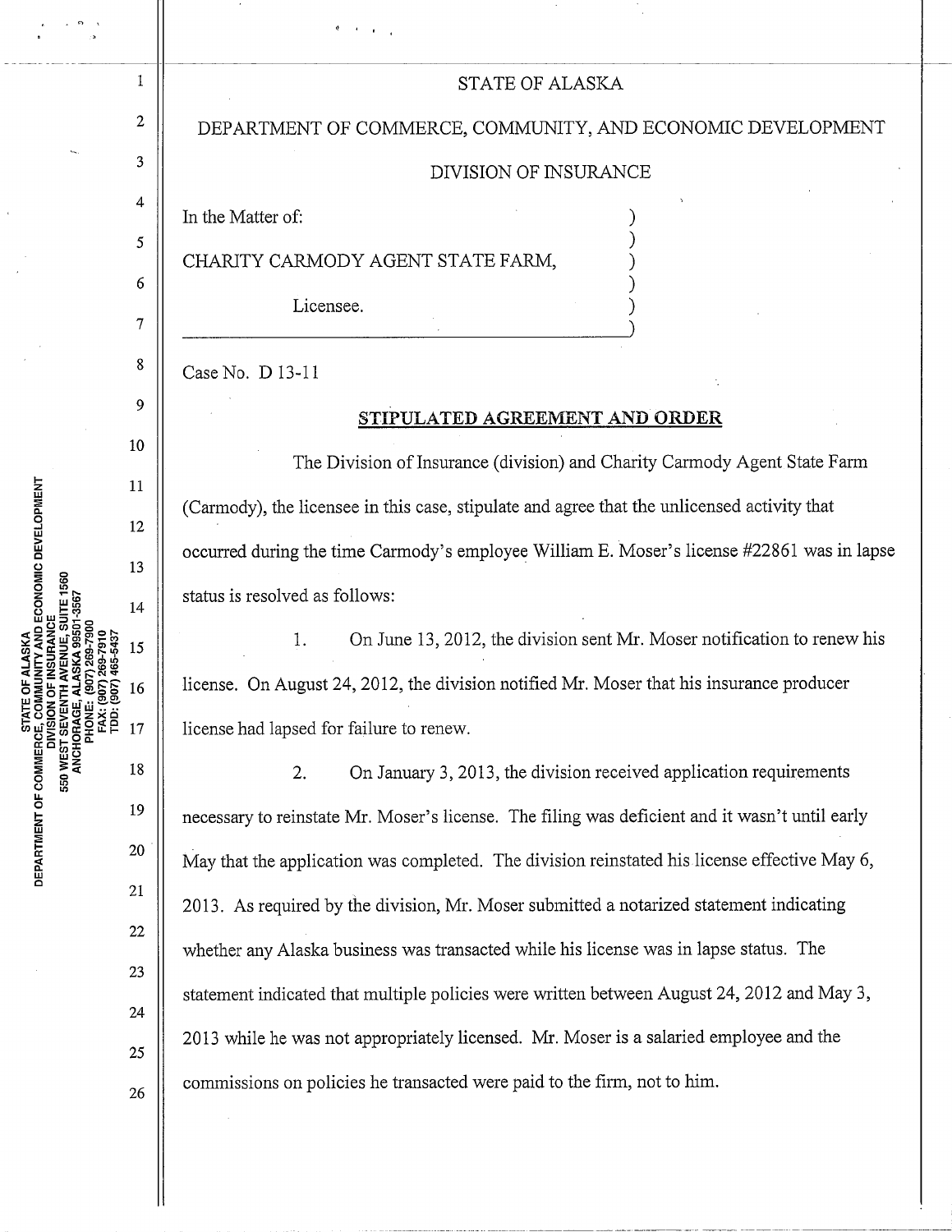3. Carmody is responsible for ensuring that the firm and its employees comply with Alaska's insurance laws and is subject to penalties under AS 21.27.440 for the unlicensed activity.

-----~----11--------------------------------------1

·1 • ' •

4. Carmody agrees to pay a civil penalty under AS 21.27.440(a) in the amount of \$578.57, with \$200 suspended. The unsuspended portion of the penalty is payable at the time Carmody is notified that the director has signed the order approving this agreement.

5. In the event Carmody violates Alaska's insurance laws during the next two years, the suspended portion of the penalty referenced in paragraph 4 will be reinstated. The firm also will be subject to any and all sanctions authorized by the insurance code including imposition of additional fines or penalties.

6. By signing this agreement, Carmody understands and agrees that any failure to comply with the conditions of this agreement will be grounds to revoke, suspend, or not renew Alaska insurance license #65835.

7. Carmody understands that this agreement is not binding on the parties unless and until the director signs the order approving the agreement.

2

DATED: 82813

DIVISION OF INSURANCE

urda Burna By:

inda Brunette Program Coordinator

 $D$ ATED:  $8|2\rangle$ 2013

CHARITY CARMODY AGENT STATE FARM

By:

Compliance Officer

YAND ECONOMIC DEVELOPMENT DEPARTMENT OF COMMERCE, COM ນ<br>ລຽ

22

23

24

25

26

1

2

3

4

5

6

7

8

9

10

11

12

13

14

15

16

17

18

19

20

21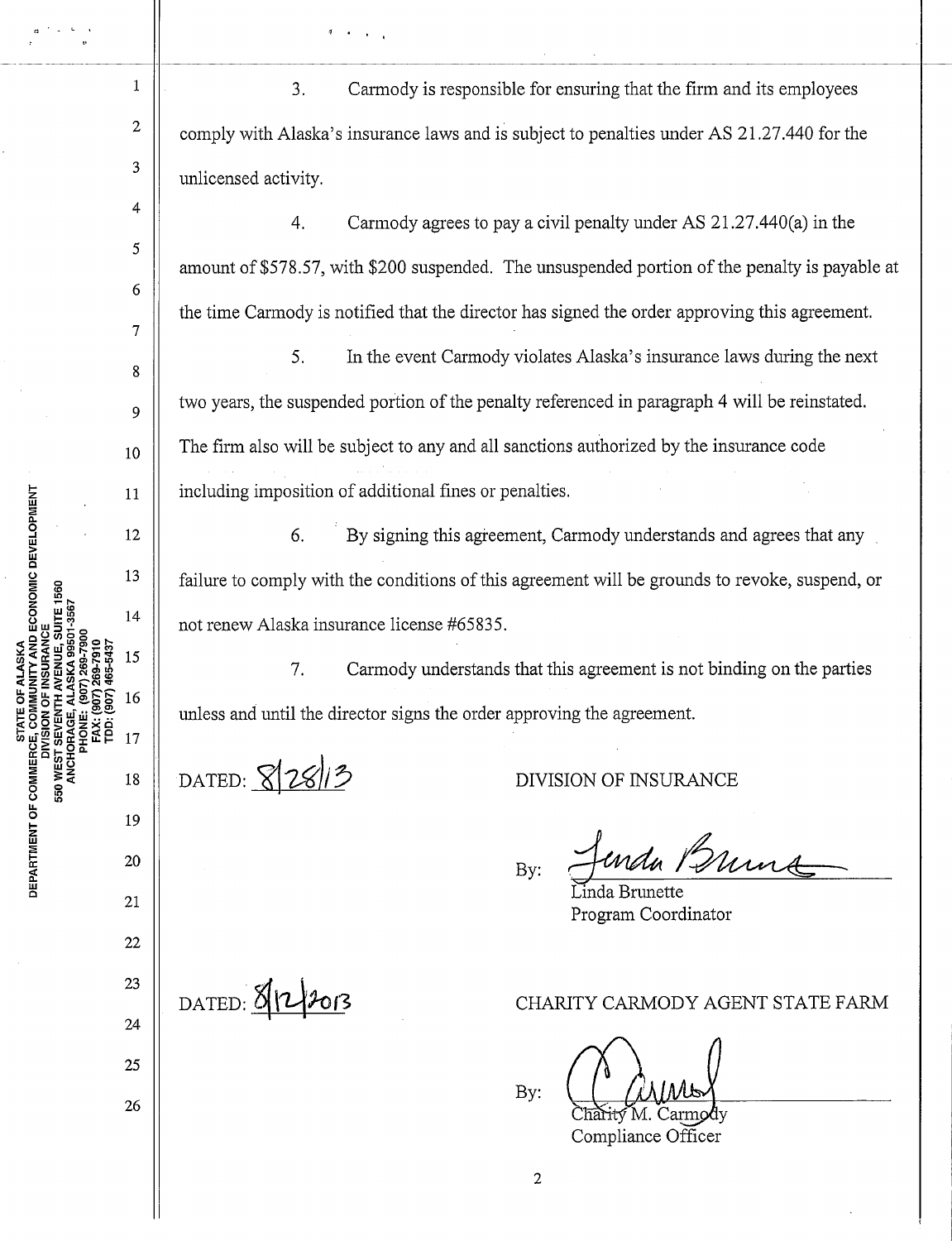|                                                                                                                                                                                                                                          |                       | ৰ                                                                                            |
|------------------------------------------------------------------------------------------------------------------------------------------------------------------------------------------------------------------------------------------|-----------------------|----------------------------------------------------------------------------------------------|
|                                                                                                                                                                                                                                          | $\mathbf{1}$          | Approved as to form and content:                                                             |
| <b>D ECONOMIC DEVELOPMENT</b><br>560<br>ă<br>g<br>9)<br>DEPARTMENT OF COMMERCE, COMI<br>DIVISION ON DIVISION<br>DIVISION CROMERT SEVENT<br>DIVISION OF COMMERCE, COMI<br>PONE: A<br>PANCE, A<br>PONE: A<br>PANCE, COMIC COMINERCE, COMIN | $\boldsymbol{2}$<br>3 | 14/13<br>DATED: $\frac{\mathscr{C}}{\mathscr{L}}$<br>MICHAEL C. GERAGHTY<br>ATTORNEY GENERAL |
|                                                                                                                                                                                                                                          | 4                     |                                                                                              |
|                                                                                                                                                                                                                                          | $\mathfrak s$         | By:                                                                                          |
|                                                                                                                                                                                                                                          | 6                     | Daniel Wilkerson<br>Assistant Attorney General                                               |
|                                                                                                                                                                                                                                          | $\boldsymbol{7}$      |                                                                                              |
|                                                                                                                                                                                                                                          | 8                     | <b>ORDER</b>                                                                                 |
|                                                                                                                                                                                                                                          | 9                     | IT IS ORDERED that this Stipulated Agreement and Order is adopted in full                    |
|                                                                                                                                                                                                                                          | 10                    |                                                                                              |
|                                                                                                                                                                                                                                          | 11                    | resolution of the issues in this case, and shall constitute the final order in this matter.  |
|                                                                                                                                                                                                                                          | 12<br>13              | DATED this $\frac{3^{rd}}{d}$ day of Siptember,<br>2013.                                     |
|                                                                                                                                                                                                                                          | 14                    |                                                                                              |
|                                                                                                                                                                                                                                          | 15                    | Bret S. Kolb<br>Director of Insurance                                                        |
|                                                                                                                                                                                                                                          | 16                    |                                                                                              |
|                                                                                                                                                                                                                                          | 17                    |                                                                                              |
|                                                                                                                                                                                                                                          | 18                    |                                                                                              |
|                                                                                                                                                                                                                                          | 19                    |                                                                                              |
|                                                                                                                                                                                                                                          | 20                    |                                                                                              |
|                                                                                                                                                                                                                                          | 21                    |                                                                                              |
|                                                                                                                                                                                                                                          | 22                    |                                                                                              |
|                                                                                                                                                                                                                                          | 23                    |                                                                                              |
|                                                                                                                                                                                                                                          | 24                    |                                                                                              |
|                                                                                                                                                                                                                                          | 25                    |                                                                                              |
|                                                                                                                                                                                                                                          | 26                    |                                                                                              |
|                                                                                                                                                                                                                                          |                       |                                                                                              |
|                                                                                                                                                                                                                                          |                       | 3                                                                                            |